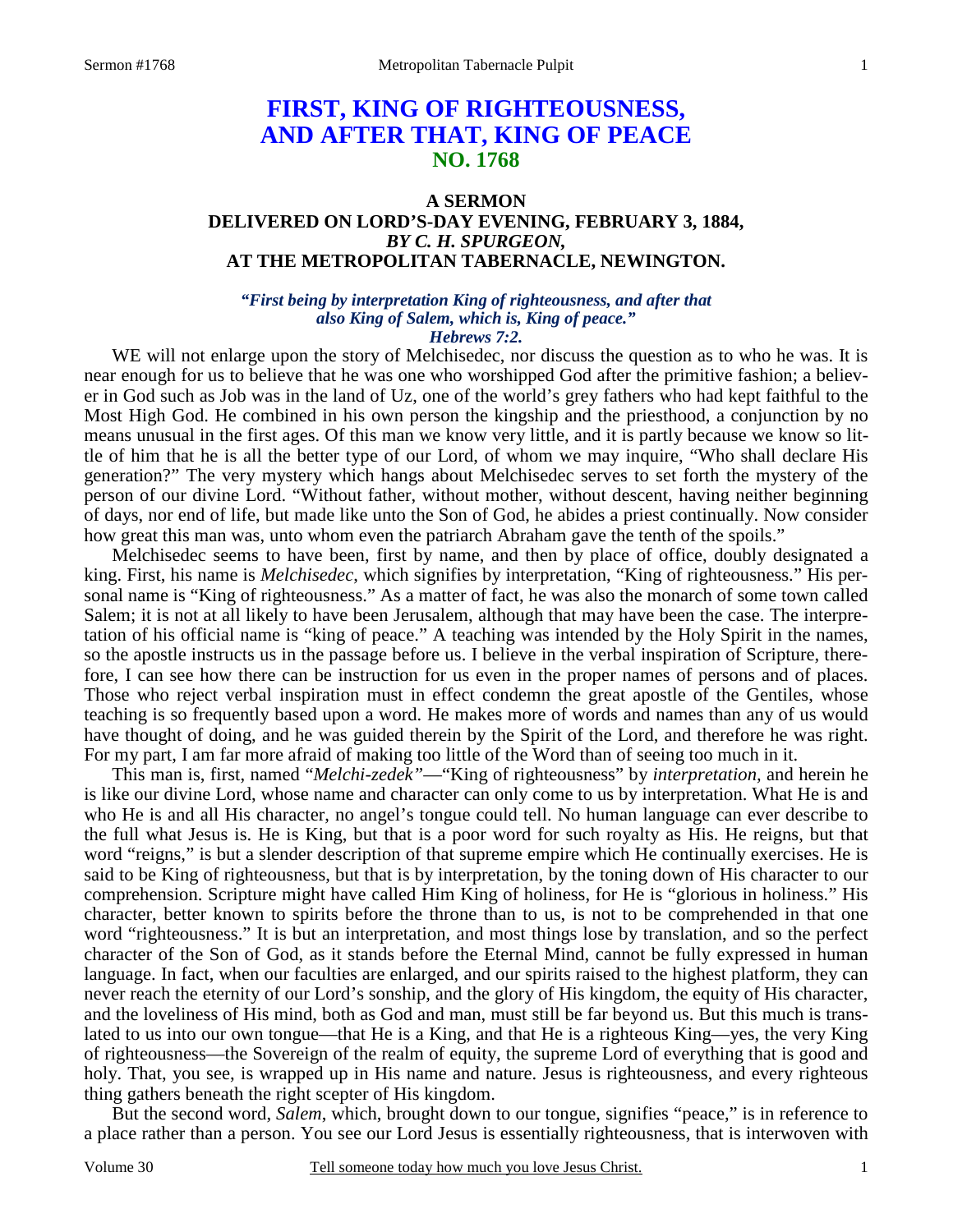His name and person, but He gives, bestows, deposits, and pours forth peace in a place which He has chosen, and upon a people whom He has ordained, and whom He has brought near unto Himself, so that His kingdom of peace links Him with His redeemed, to whom He has given the peace of God.

 "First, King of righteousness." How early that *"first"* was, I cannot tell you. "In the beginning was the Word," but when that beginning was, who knows?—for is He not, indeed, without beginning? First and firstborn, from everlasting You are God, O mighty Son of Jehovah! First and First King of Righteousness, and then afterwards when men fell, when rebellion, and strife, and war had sprung up—then He came to heal the mischief and become "King of peace." He comes Himself as the divine Ambassador, our Peacemaker and Peace. He comes here into this place even into the midst of His Salem, into the midst of His people, and gives us now, as He has long given, the vision of peace, opening up before the eye of faith the completeness, the sureness, and the delight of perfect peace in Himself.

The one matter which I am going to set forth at this time is just this—"First King of righteousness, and after that also King of peace." Note well the order of these two, and the dependence of the one upon the other, for there could be no true peace that was not grounded upon righteousness. And out of righteousness peace is sure to spring up. Righteousness is essential to peace, if it were not first, peace could not be second. If there could be a kind of peace apart from righteousness, it would be dank, dark, deadly, a horrible peace, ending in a worse misery than war itself, could inflict. It is necessary where an unrighteous peace exists that it should be broken up, that a better peace should be established upon a true foundation which will last forever.

 I shall ask you—and may the Spirit of God help us to do it—first, *to admire the King*, and secondly, *to enjoy Him*—to enter with holy delight into the full meaning of His name and character as King of Righteousness and King of peace.

**I.** First, I ask you to ADMIRE THIS KING.

 This Melchisedec, whom we exhibit as a type, is *such a king as God is*. He is according to the divine model. He is priest of the Most High God, and he is like the Most High God, for the Lord Jehovah Himself is, first, King of righteousness, and after that also King of peace. The great Creator entered the Garden of Eden in that sorrowful hour when our parents had rebelled, and were hiding among the trees to escape His call, and He bade them answer for their fault. When they stood trembling before Him in the nakedness of their conscious guilt, they knew Him as their King and their Judge. At that moment He was not first the King of peace to them, but first the King of righteousness. He pronounced sentence upon the serpent, upon the woman, and upon the man, gently making much of the punishment to fall sloping upon the ground; but yet vindicating justice before He spoke a word of peace. After that discourse, yes, in the midst of His sentences, He spoke of peace when He mentioned the woman's seed that should bruise the serpent's head. Then also there happened the slaying of a victim, for the Lord God made unto them coats of skins, of beasts which had, no doubt, been slain in sacrifice, and with these they were covered. In beginning to deal with an apostate race the Lord observed the fitting order of our text. He began with righteousness, and afterwards went on to peace. At the gate of the garden commenced the dispensation of mercy and peace, but first of all there was the pronouncing of the sentence that man should eat bread in the sweat of his face, and that unto dust he should return. Substantial righteousness was dealt out to the guilty, and then peace was provided for the troubled. At the fall God first set up a Judgment seat and right speedily a Mercy seat. Righteousness must always lead the van.

 Well, the times went on, and men began to sin with a high hand. There were giants in those days, and the people of God were mixed up with the men of the world. This is the worst sign of the world's depravity when there ceases to be a division between the people of God and the sons of men. There was an unholy alliance between sin and righteousness, and then the King came forth again, and displayed His countenance, and began to judge, and correct, and call to repentance. Men perceived that the countenance of God towards them was the face of one who is first King of righteousness. Noah's teaching taught men to return unto the Lord, or He would surely deal with them in righteousness, and make a full end. Space most ample was given for repentance, but men were mad upon their follies. He is first King of righteousness, and afterwards King of peace, and so He dealt with that guilty world. He pulled up the sluices of the great deep which lies under, He let loose all the cataracts of heaven from above, and He swept men from off the face of the earth. Then afterwards He hung the rainbow in the sky, and He smelled a sweet savor of rest, and there was peace once more between God and a race that had to begin,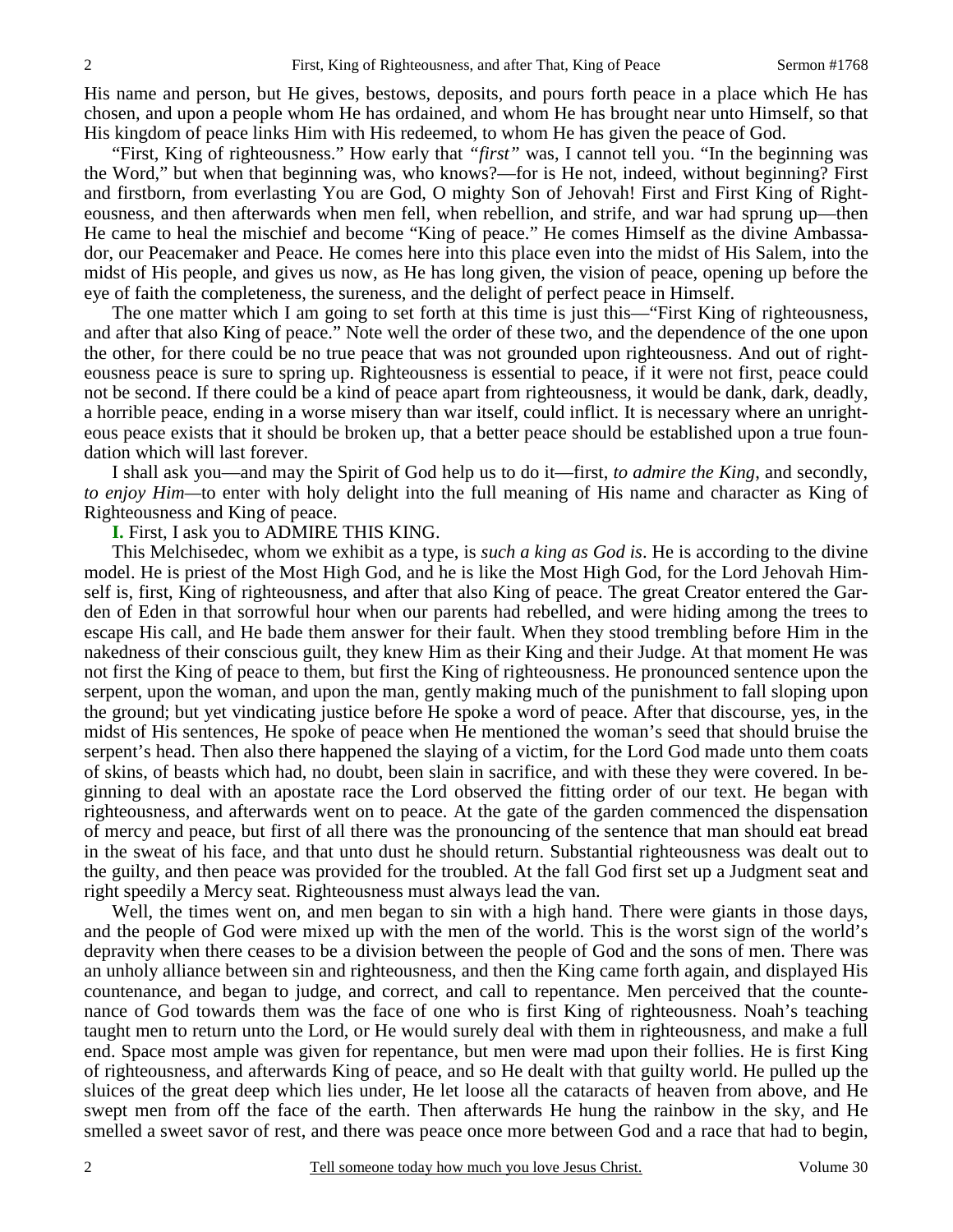again with father Noah instead of father Adam. Righteousness ruled first, and washed out with a flood the traces of ungodliness, and then peace set up her gentle reign upon a new world.

 All along, in the history of God's dealings with men, He kept to this unvarying rule. God has never forsaken righteousness, not even for the sake of love. He selected a people for Himself, He called His son out of Egypt, He brought His chosen people through the Red Sea into the wilderness, and there He communed with them. But they went astray after graven images; they defiled themselves with the vices of the surrounding heathen. They became degraded and polluted, and then He came again among them as the King of righteousness, setting Sinai on a blaze, making even Moses to fear and quake, compelling the earth to open and swallow up rebels, causing the fire to break out among them, or fiery serpents to inflame their veins with death, for though to them He was a King of peace, and walked among them in tenderness, and by the fiery cloudy pillar led their band, and in the midst of the tabernacle by His Shekinah unveiled His glory, yet it was then true, as it is now true, "The Lord your God is a jealous God." He would not bear iniquity. He could not look upon sin without indignation. His anger smoked against it, for He is and always must be "first King of righteousness, and after that also King of peace." That wonderful wilderness journey is bright with mercy, but it is equally dark with justice. Remember the graves of lusting and the burnings. Israel's God was always sternly righteous though glorious in grace. It is a high but terrible privilege to dwell near to God, for His holiness burns like a consuming fire, and will not endure evil.

 Yes, and when He had brought His people into the promised land, and had given them their heritage by lot, we must remember how they sinned against Him, and it was not long before He brought upon them the Midianites, or the Philistines, or foes of one race or another, so that they were grievously oppressed, and afflicted, and brought low. When they cried to Him, then He delivered them, but He took vengeance upon their inventions. He would not bear their sin; He took it exceedingly ill from them that a people so highly favored should so constantly rebel. He said, "You only have I known of all the families of the earth: therefore I will punish you for all your iniquities." He was to His own elect nation, first, King of righteousness, and then King of peace.

 And so it went on until, at last, Israel provoked the Lord beyond measure, and the chosen people went astray to their own confusion, and then with the broom of destruction He swept them off from the face of their land. He scattered them as a man scatters dung upon the field. Are they not divided to this day among all the people, a by-word and a proverb still, for men everywhere say, "These are the people that forgot their God, and He banished them from their land, and will keep them in banishment till they return unto their God in spirit and in truth"? Every Jew whom we see pacing our streets, far off from the city of his fathers, is a proof that the Lord of heaven is, first, King of righteousness.

 All over the world, and everywhere, this is God's way of dealing with men. Do not imagine that God will ever lay aside His righteousness for the sake of saving a sinner—that He will ever deal with men unrighteously in order that they may escape the penalty due to their transgression. He has never done so, and He never will. Glorious in holiness is He forever and ever. That blazing throne must consume iniquity, transgression cannot stand before it, and there can be no exception to this rule. The Judge of all the earth must do right. Whatever things may change, the law of God cannot alter, and the character of God cannot deteriorate. High as the great mountains, deep as the abyss, eternal as His being, is the righteousness of the Most High. Peace can never come to men from the Lord God Almighty except by righteousness. The two can never be separated without the most fearful consequences. Peace without righteousness is like the smooth surface of the stream before it takes its awful Niagara plunge. If there is to be peace between God and man, God must still be a righteous God, and by some means or other the transgression of man must be *justly* put away, for God cannot wink at it, or permit it to go unpunished. Salvation must first of all provide for righteousness, or peace will never lodge within its chambers. The Lord of heaven is first King of righteousness, and then King of peace, so that Melchisedec was such a king as God is.

 And now, next, the type is especially meant to teach us that He was *such a king as Christ is,* for when the Lord Jesus Christ came into the world, He came with this everlasting and unchangeable rule girt about Him—that, though He should be a King, yet He would be first King of righteousness, and after that also King of peace. Why did He not set up a kingdom here below among the Jews? Many spirits would have welcomed Him. If He had only set Himself up to be a king, promising them sure conquest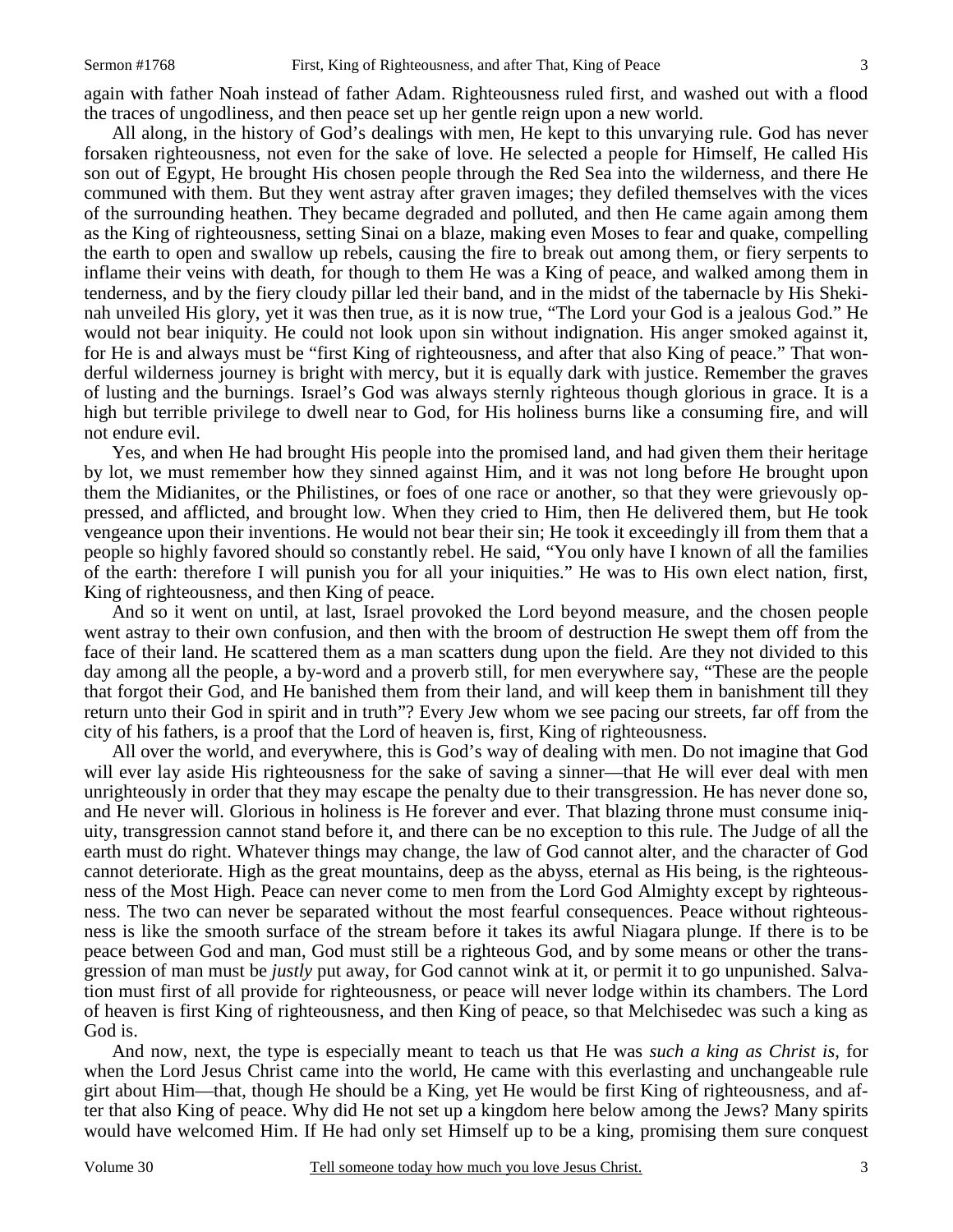and abundant plunder, the zealots of the Jewish nation would have fought like tigers at His side. But, no, He came first to be a King of righteousness, and that was a topic for which they cared nothing. He went into His own Father's house like a king into his palace, but it was with a scourge of small cords, crying, "Take these things hence!" The temple was no abode for Him while greed, and self, and mammon defiled its courts. In that temple He looked round about Him with indignation, for He saw no trace of righteousness there, but every indication that up to the very veil of the temple all was given over to human unrighteousness.

 They wanted an unrighteous kingdom, but He would not have it. His fan was in His hand, and He would thoroughly purge His floor. His laws were not to be like those of Caesar, His soldiers were not to fight with carnal weapons. He came not to set up a kingdom of power and force, but a kingdom of love and truth and righteousness, and therefore His own people knew Him not, and rendered Him no homage. His holiness stood in the way of such a kingdom as the Jews desired, and therefore they turned upon Him and cried, "Let Him be crucified." Though they would not acknowledge His sovereignty, He was their King, and at His death He bore above His head the superscription, "This is Jesus, the King of the Jews." He would not set up a carnal kingdom of their sort, Church and State, truth and force united in some form or other, must have been suggested to Him, but no, He must be first King of righteousness, and then King of peace. He preached no peace apart from purity. He never made little of vice or error. He was the deadly foe of all evil. He said, "I came not to bring peace, but a sword." Until there is righteousness there must be conflict, and peace can only enter when righteousness has won the field. Oh, my brethren, I wish I had power to describe to you how our divine Master in all His lowliness began to be the King of righteousness by His superlative, unrivalled character. Here among us there was never such righteousness as His—such royal righteousness throughout His entire career in all the details of life. I see an imperial righteousness in the character of my divine Lord—righteousness that is master and superior of all others. Even those that hate Jesus cannot find fault with Him. Books written to disprove His divine mission are nevertheless full of almost flattering adulation of Him. I call it by no better word, because I think that the praises which infidels have given to our Lord are no more acceptable to Him than were the praises of devils when they said, "This is the Son of God!" Then He bade them hold their peace, and I think He has the same wish at this moment touching His Unitarian and Infidel admirers. All sorts of men have been compelled to do homage to this kingly One who has passed across the page of history, the very sovereign of all that is right and good.

 But ah, I think He was most King of righteousness when He said unto Himself, "My Father's law has been broken: I will restore its honor. Men have defied it and trampled on it: I will pay to it the highest homage." With this strong desire upon Him He went up to the cross, and gave His hands and feet to the nails, and His side to the spear, and with a crown of thorns upon His dying brow He became in very deed the King of righteousness. As the Son of God, He rendered unto the divine Majesty all the honor due to the law by reason of the many insults which sin had heaped thereon. The transgressions of His people were laid upon their Great Shepherd, they were made to meet upon Him in one dreadful storm, and that hurricane spent itself upon Him. Our Great Substitute endured the consequences of human guilt on our behalf, and thus He is able to pacify the troubled conscience. He is, first, King of righteousness. He knew that He could not be King of peace to us till first of all, He had woven a perfect righteousness in the loom of His life, and dyed it in His own heart's blood in His death. But when He had achieved this, then He became King of righteousness, demonstrated to be so before the eyes of all, and then to you and to me He became from then on the King of peace. How glorious is His name! Oh, for a voice of thunder with which to praise Him!

 Today our Lord and Master has gone His way up to the eternal hills where He reigns, but His kingdom, for which we daily pray, is coming, and mark you, it will come by righteousness. I say no word against those who endeavor to bring peace to the nations by the extension of commerce, facilities for travel, and so forth, but it is not thus that the sword of war will be broken. Would God the sword of the Lord were quiet in its scabbard forever, but I never anticipate the reign of universal peace on earth till first the King of righteousness is acknowledged in every place. I do not think that we shall ever see the fruits without the tree, or the stream without the source, or peace without the enthronement of the principle of righteousness from which it springs. There shall come a day when the lion shall eat straw like the ox, and the wolf shall lie down with the lamb—when they shall hang the useless helmet in the hall,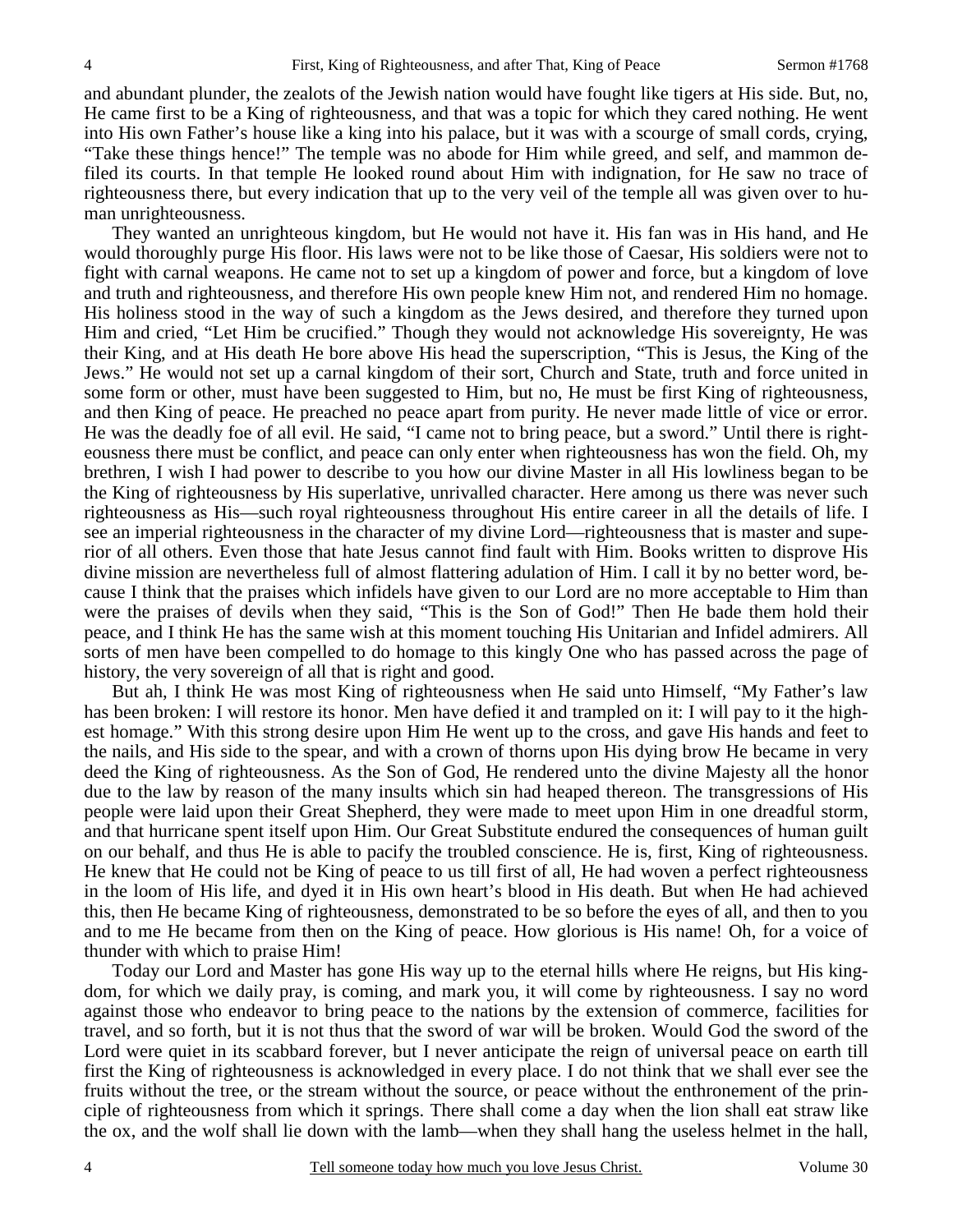and study war no more, but that reign of the joyous King, that era of plenty, love, and joy, can only commence as a reign of righteousness. It cannot be anything else, and until sin is dethroned, till iniquity is banished, we shall not see the divine fruit of peace upon the face of the earth. Wherever Jesus is King, He must be first King of righteousness, and after that King of peace.

So, then, Melchisedec is such a king as God is, and such a king as Jesus is.

 Note, next, that *He is such a king as right-hearted minds desire*. I say "right-hearted minds." I mean not only those who are saved, but those in whom there is some good thing towards the Lord God of Israel. There is an honest and good ground not yet sown, and we know what that soil waits for. I remember what my thoughts used to be when I was seeking the Lord. I longed to be saved. I desired to escape from my sin, but with it there always went this thought—"God must be just." I had always a certain trembling sense of guilt, but at the same time a deep reverence for righteousness. In my heart of hearts I said, "Let not the Lord even for my sake do an unrighteous thing. I am nothing, but God and His righteousness are all in all. It were a greater calamity for God to be unjust than for me to be lost. It is a dark day for all the aspirations of noble minds if it were possible for God to swerve from the strict rule of His integrity. Though He slay me, yet let His name be honored, and let His righteousness remain untarnished." I remember distinctly being the subject of that feeling. Sinner as I was, I had a care for the perfect law of the Lord, and would by no means have agreed to its being dishonored in order to my own personal salvation. I needed this question answered—"How can God be just and yet the Justifier of him that believes?" I did not know at that time the sweet secret of Substitution, but when I did know it, no music ever sounded so sweetly in the human ear as that sounded in my heart. When I saw that, by the interposition of the Son of God, and His bearing my guilt, God could be sternly, strictly, severely just, to the letter, in every jot and tittle, and yet could put all my sin away, and take me to His bosom and let me be His child, then I said, "This must be of God. This divine secret bears upon its own face its own warranty of truthfulness, for no man could have invented a system at once so just to God, so safe to man." To be able to look for mercy as just, and receive pardon on the ground of righteousness, is certainly a high ground to reach, and yet every believer stands there before God. I say that every right-minded man feels a deep concern for the righteousness of God, when he is soberly in his senses, and thinking the matter over. He longs to be saved, that is more than natural, but he does not wish to be saved in a way that would derogate from the supreme splendor of the righteousness of God. Let the Lord God be glorious in justice, and then, if I can be saved, well and good. Blessed be God, we can be thus saved. Our entrance to heaven can be as justly secured as our banishment to hell was righteously deserved. How justice and peace have kissed each other is now made known. That secret is told us in the Word of God. Is it not written on the cross of our Lord Jesus Christ?

 And I am sure, again, that no right-hearted man wants Christ to come and be to him the King of peace, and then to let him live in sin. Brothers and sisters, I want no peace in my heart concerning any fault. If I know myself before God, my heart's inmost prayer is that I may never be able to rest till I am rid of every relic of evil. I do not want to make myself happy and yet to live in a single known sin. If I could have the offer of heaven, and be a drunk, I wish not for a drunk's heaven. What could it be but a scene of riot, strife, and obscenity? If I could have heaven and be a liar, I want not a liar's heaven. What could the heaven of falsehood be but hell in truth? No, I would not wish for a heaven in which I might freely indulge some minor sin, or be jovial in the commission of some unconsidered transgression. No, there can be no heaven for me till evil in every form is expelled from my nature. My God, my longing is not for happiness first, but for purity first, and happiness afterwards, and therefore it is my delight to read that my King is first the King of righteousness, and then the King of peace. My heart rejoices in a sin-killing King, and then a peace-bestowing King, sweeping out the buyers and the sellers from the temple, and then manifesting Himself there in all His majesty to His waiting people.

Melchisedec, therefore, sets forth such a king as all right-minded people desire.

 Again, this wonderful Melchisedec *is such a king as Jesus must be to every one of you who have not yet known Him, if you are ever to receive Him as your Savior*. Let me not sew pillows to all arm-holes by preaching salvation to those who do not repent of their evil ways. I do not come here to chant in dulcet tones sweet lullabies to men who sleep in unrighteousness. If you would have peace with God, you must repent of sin. If you love evil you cannot love God. There must be a divorce between you and sin, or there can be no marriage between you and Christ. When Jesus comes to a soul, He comes as King of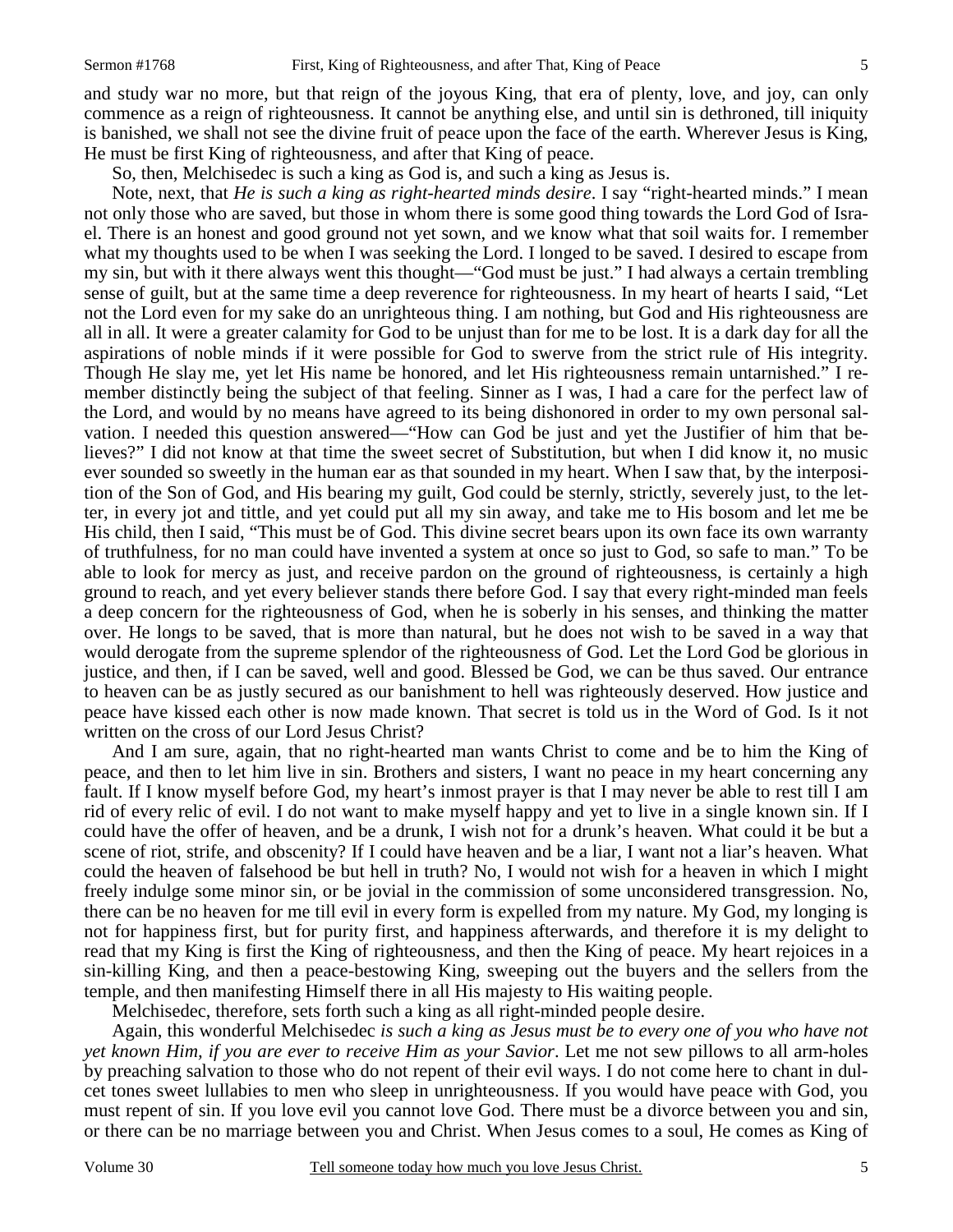righteousness first, and after that as King of peace. We must have a positive righteousness of life, a cleanness of heart and hand, or we shall not be found at the right hand of the Judge. Let no man deceive himself. "Whatever a man sows that shall he also reap." He that comes to Christ, and takes Christ to be his Savior, must take Christ also to be his Ruler, and Christ ruling him, there must be in that man's heart an active, energetic pursuit of everything that is good and holy, for "without holiness no man shall see the Lord." He that lives in sin is dead while he lives, and knows nothing of the life of God in his soul. Righteousness must hold the scepter, or peace will not attend the court.

 I know that I speak to many who long to be saved, but will you give up your sin? For Christ has come to save His people from their sins. If you do not wish to be saved from sinning, you will never be saved from damning. Do you hug your Delilah? Then shall you lose your eyes like Samson. Do you hold to the viper, and press the asp to your bosom? Then the poison shall boil within your veins. Christ cannot save you while sin is loved and followed after, and has a reigning power in you, for it is an essential of His salvation that He should deliver you from the mastery of evil. I would to God that many here would cry, "That is the very thing I want. I long for it. Can I be helped to renounce sin?" O poor heart, if you hunger after righteousness, you shall be filled! You shall be helped to conquer evil; you are being helped by the fiery desire which has been breathed into you. "Oh," says one, "can I break off the iron yoke, and come out of the Egyptian bondage of my lust?" You can, for Christ has come to set you free. Trust in Him, the great Emancipator. But if you say, "I will live in sin, and yet go to heaven," you shall never do so. There shall by no means enter into the celestial city anything that defiles. He that takes men to heaven is first King of righteousness, and after that He is King of peace.

 I have closed this first head when I have noticed that *that is the kind of king that God would have every one of us to be*. We ought all to be, first, kings of righteousness, and then kings of peace. The Lord has appointed each man his kingdom; let us see to it that we reign for good and not for evil. On all sides we hear voices inviting us to peace apart from righteousness. "Oh," they say to us, "a confederacy, a confederacy," what do you mean? You are to preach a lie, and we are to preach the truth, and yet we are to call each other brothers? We are *no* brothers, and we will not by our silence aid the fraud. "Oh, but," they say, "be charitable;" charitable with what? Charitable with God's truth, flinging it down into the mire of error; charitable by deceiving our fellow men; that we cannot be. Brethren, we must so hold and love the truth as to hate every false way, for the way of error is ruinous to the souls of men, and it will go hard with us if even by our silence we lead men to run therein. If any man shall say to you, "Come and let us sin together," reply to him, "I cannot enter into association with you, for I must first be pure and then peaceable, since I serve a Lord who is first King of righteousness, and after that King of peace." "Hold your tongue," says the world. "Do not fight against error. Why need you speak so loudly against a wrong thing?" We must speak, and speak sharply too, for souls are in danger. We must uplift the banner of the truth, or we shall be lowest of all cowards. God has made us kings, and we must be first kings of righteousness, and after that, kings of peace.

 God's people are tempted sometimes to be a little too peaceable. Remember that our Lord Jesus has not come to make us live at peace with sin. He has come to set a man against his brother—to divide a household where iniquity holds sway. There can be no peace between the child of God and wrong doing or wrong thinking, of any kind. We must have "war to the knife" with that which would rob God of His glory and men of their salvation. Our peace is on the footing of righteousness, and on no other ground. We are for all that is good and right, but we dare not cry, "Peace, peace, where there is no peace."

**II.** Now my time has fled, but I must occupy a little upon the best part of my subject. I have asked you to admire the King. I now beg you to ENJOY HIM.

 Our Lord Jesus Christ is first, King of *righteousness*. You know what it means. Shall I tell you what it includes? All who are in Him, and one with Him in His kingdom, are righteous in *His* righteousness. His is a righteous kingdom, and those who obey it will be found to have done rightly. If we follow Christ's rule we need never be afraid that it will mislead us. We are righteous, certainly, when we are doing His bidding. If any quibble and say, "Why do you do this?" quote the King's authority. Do not be afraid if you do the King's bidding. He is a King of righteousness, and you are righteous in obeying His righteous ordinances. He who religiously obeys Mohammed may yet be doing grievous moral wrong, but it is never so with the disciple of Jesus, obedience to Jesus is holiness.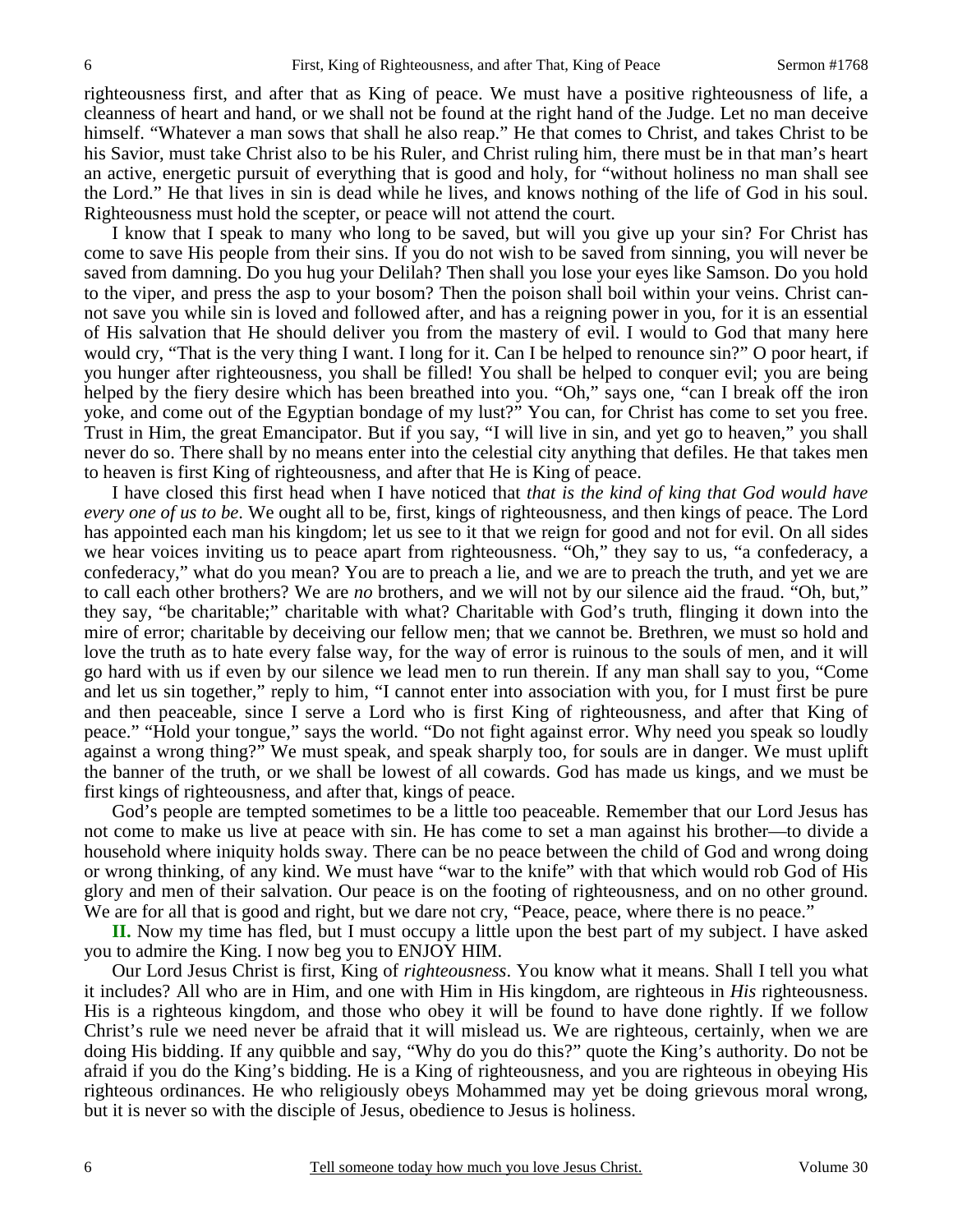Notice, next, that if we trust this King of righteousness we are righteous in His merit. I want you to believe this. If you had always kept God's law and had never sinned, you would have been conscious of righteousness. Now, by faith, as many of you as believe in the Lord Jesus Christ are as righteous as He is righteous in the sight of God—as righteous as if you had never sinned. Oh, I want you to feel this. "Being justified by faith we have peace with God," but there must first be this justifying righteousness before there can be peace. What Christ did, He did for His people. I say not that what Christ did is imputed to His people, though I believe that it is so, but it belongs to His people, for they are part and parcel of Him, and so are partakers with Him. They are in Him as in their Federal Head, and whatever Christ is, or has, or does, belongs in itself, in the very nature of things, to all that are in Him and in that covenant of which He is the Head. Stand up straight, then, before your God, and though in yourself the publican's humble demeanor suits you well, yet in your Lord you may take another stand and say, "Who shall lay anything to the charge of God's elect? It is God that justifies. Who is he that condemns? It is Christ that died; yes, rather, that is risen again." The Lord Jesus is "made of God unto us wisdom and righteousness." "This is His name whereby He shall be called, The Lord our Righteousness," for "as by one man's disobedience many were made sinners," as you and I know to our cost, "so by the obedience of One shall many be made righteous." "By His knowledge"—by the knowledge of Him—"shall My righteous Servant justify many, for He shall bear their iniquities."

 Now, then, do you believe in Christ? Then you have no sin. Your sin was laid upon Christ of old, and He bore the punishment of it, and you can not be punished for it. Divine righteousness cannot exact a double penalty for the same offense. Do you believe in Jesus? Then He has made an end of all the sin which was once written against you. He has buried your transgressions forever in His own sepulcher. If you are in Christ, His perfect righteousness is wrapped about your loins, and you stand this day "accepted in the Beloved." Oh, it is a glorious standing, Jesus the King of righteousness, and we in our King made righteous. We are comely through the comeliness of Christ which is put upon us.

 Now this I want you to think of. Whenever you are enjoying the salvation of the Lord Jesus Christ, please remember that He never gives you any part of salvation without giving it to you righteously, and if He gives it to you righteously, you are possessed of it righteously. My sins are pardoned. Yes, and righteously pardoned. Oh, is not this a wonder? Righteousness and peace have kissed each other. If I pray, I have naturally no right to be heard as a sinner, but using the name of Christ, I expect to be heard as righteously as if I were the new-created Adam fresh from the hand of Deity. When I come before God and ask His protection, I look for it as righteously as Christ looked for it when He was here below, for He has put upon me, a poor unworthy believer, all His regal rights, and all His righteousness is mine, so that I may use His name at the foot of my prayers, and stamp my petitions with His Christly authority. I may take the blessings of the covenant as freely as He may take them who bought them with His blood, for He bought them for all His people, and He has made transfer of all the covenant estate to all who are in Him. Oh, brothers and sisters, it is a dreadful thing to be under a sense of sin, but it is an equally blessed thing to be under a sense of righteousness. We are righteous even as He is righteous. Let us never forget this.

 And then, next, He is after that, King of *peace*. I want you to try tonight—no, I do not want you to try, I want the Holy Spirit to do it for you—I want you to enjoy the King of Salem, the King of peace. Do you know that at this moment, if you are a believer, you have peace with God through Jesus Christ our Lord? There is no quarrel between you and God tonight. You are one with Him; your delight is in Him. I know not now in my own soul of anything that I could say against the Lord's dealings with me throughout the whole of my life, nor, let Him deal with me as He wills, do I feel any repugnance to putting myself entirely into His hands. For weal or woe, for wealth or poverty, for life or death, I am content to hand myself over to the Lord absolutely. And now, there being peace on the poor creature's side, it is such a joy to think that there is peace from God's side, only still more perfect and enduring. He looks at you through His dear Son, and He sees no sin in you—no iniquity in you. He loves you with a perfect love at this moment, and He knows of no just cause or impediment why He should not love you. "Why," says one, "I have not been a believer more than a week." I do not care if you have not been a believer more than ten minutes. He that believes has everlasting life and everlasting love. As soon as the prodigal son was home, what did his father do? Upbraid him? No, he kissed him. Had his father no fault to find? No not any. He said, "Bring forth the best robe and put it on him. Put a ring on his hand and